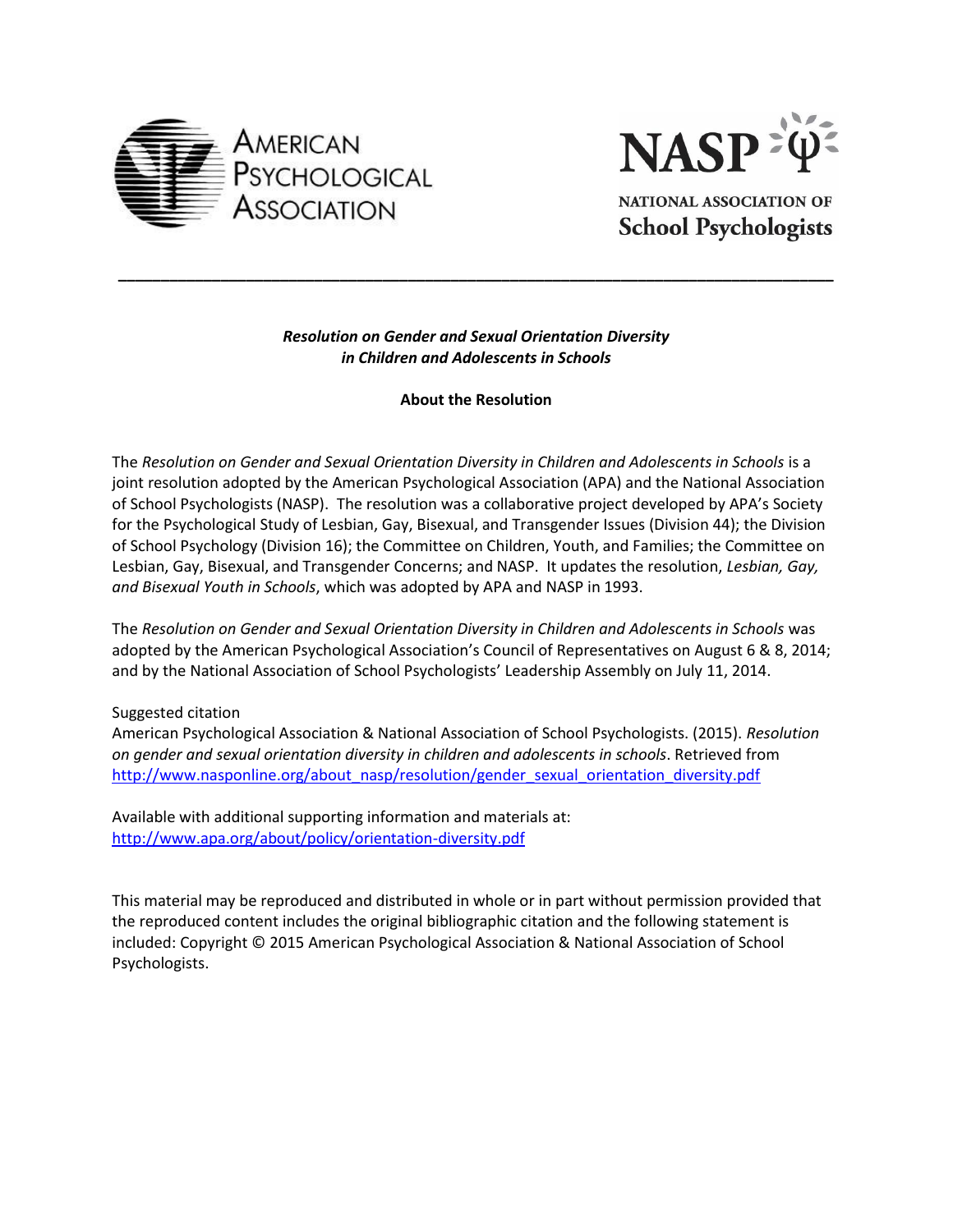### **Resolution Working Group Acknowledgments**

#### **American Psychological Association**

### **Society for the Psychological Study of Lesbian, Gay, Bisexual, and Transgender Issues (APA Division 44)**

- *Children, Youth, and Families Committee:* **Richard A. Sprott, PhD**, (Chair; California State University, East Bay) **Karla Anhalt, PhD**, (Kent State University); **Carol Goodenow, PhD**, (Independent Consultant, Northborough, MA) **Megan C. Lytle, PhD**, (University of Rochester Medical Center) **Cristina Magalhaes, PhD**, (Alliant International University, Los Angeles)
- *Committee for Transgender People and Gender Diversity:* **Colton L. Keo-Meier, PhD**, (University of Houston, Baylor College of Medicine and the Michael E. DeBakey VA Medical Center, Houston)
- *School Psychology (APA Division 16):* **Kris Varjas, PsyD**, (Georgia State University)
- *APA Committee on Children, Youth, and Families:* **Michael A. Southam-Gerow, PhD**, (Virginia Commonwealth University)
- *APA Committee on Lesbian, Gay, Bisexual, and Transgender Concerns:* **Jose Miranda, PsyD**, (Florida International University)

### **National Association of School Psychologists**

**Mary Beth Klotz, PhD**, (Director, Educational Practice, National Association of School Psychologists) **Kris Varjas, PsyD**, (Georgia State University)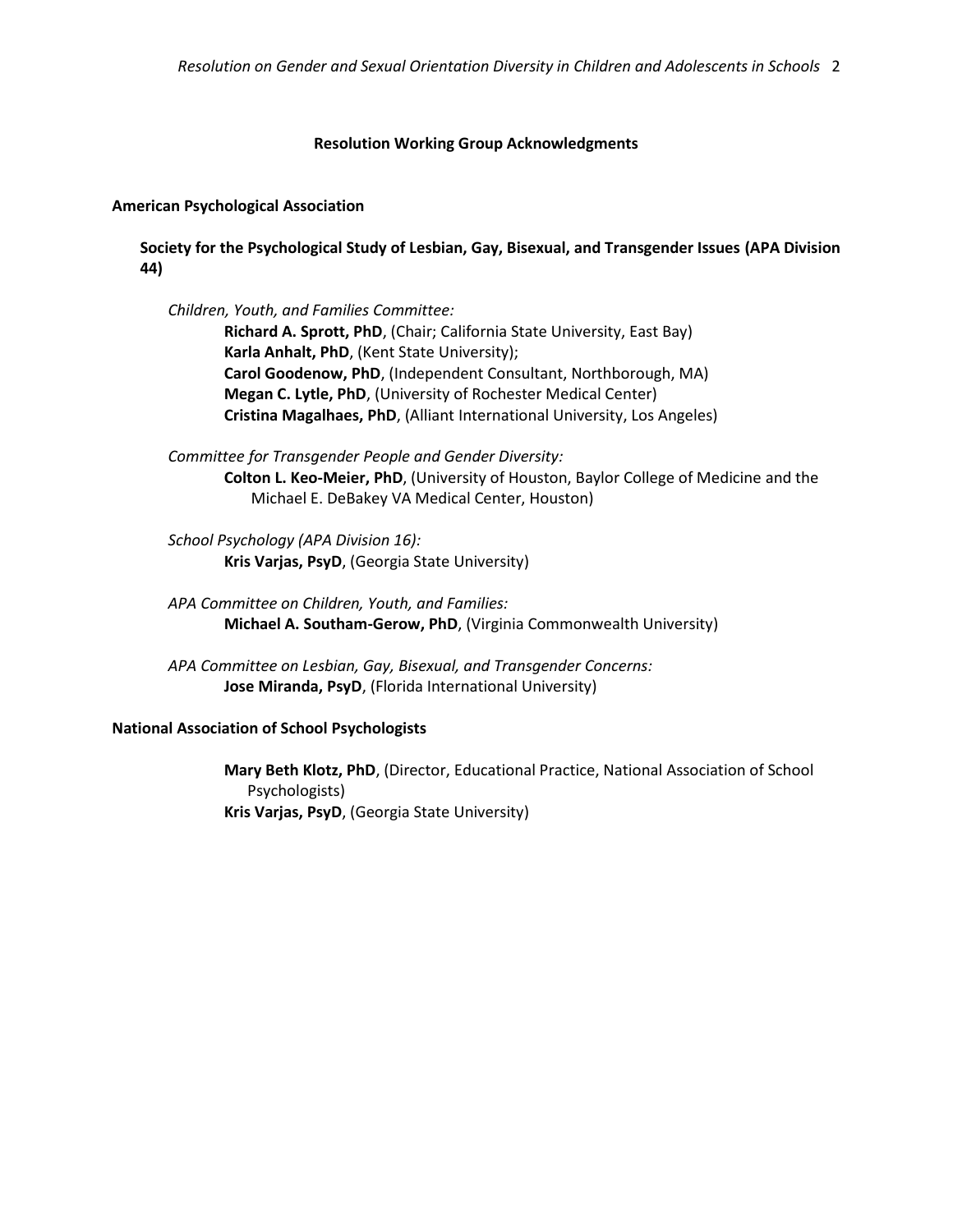### *Resolution on Gender and Sexual Orientation Diversity in Children and Adolescents in Schools*

WHEREAS people express and experience great diversity in sexual orientation and gender identity and expression;

WHEREAS communities today are undergoing rapid cultural and political change around the treatment of sexual minorities and gender diversity;

WHEREAS all persons, including those who are sexual or gender minority children and adolescents, or those who are questioning their gender identities or sexual orientations, have the right to equal opportunity and a safe environment within all public educational institutions;

### **Sexual Orientation and Gender Identity**

WHEREAS some children and adolescents are aware of their attraction to members of the same gender or of their status as lesbian, gay, or bisexual persons by early adolescence (Remafedi, 1987; Savin-Williams, 1990; Slater, 1988; Troiden, 1988), although this awareness may vary by culture and acculturation (Morales, 1990; Rosario, Schrimshaw & Hunter, 2004);

WHEREAS sexual orientation and gender identity are separate, but related, aspects of the human experience (Bockting & Gray, 2004; Chivers & Bailey, 2000; Coleman, Bockting, & Gooren, 1993; Docter & Fleming, 2001; Docter & Prince, 1997);

WHEREAS some children and adolescents may experience a long period of questioning their sexual orientations or gender identities, experiencing stress, confusion, fluidity or complexity in their feelings and social identities (Hollander, 2000; Remafedi, Resnick, Blum, & Harris, 1992);

WHEREAS there are few resources and supportive adults available and little peer support individually or within student groups for gender and sexual orientation diverse children and adolescents, particularly those residing in rural areas or small towns, (Kosciw, Greytak, Diaz, & Bartkiewicz, 2010; Robinson & Espelage, 2011);

### **Gender Diversity**

WHEREAS a person's gender identity develops in early childhood and some young children may not identify with the gender assigned to them at birth (Brill & Pepper, 2008; Zucker, 2004);

WHEREAS it may be medically and therapeutically indicated for some transgender and other gender diverse children and adolescents to transition from one gender to another using any of the following: change of name, pronoun, hairstyle, clothing, pubertal suppression, cross-sex hormone treatment, and surgical treatment (Coleman et al., 2011; Forcier & Johnson, 2012; Olson, Forbes, & Belzer, 2011);

### **Consequences of Stigma and Minority Stress**

WHEREAS minority stress is recognized as a primary mechanism through which the notable burden of stigma and discrimination affects minority persons' health and well-being and generates health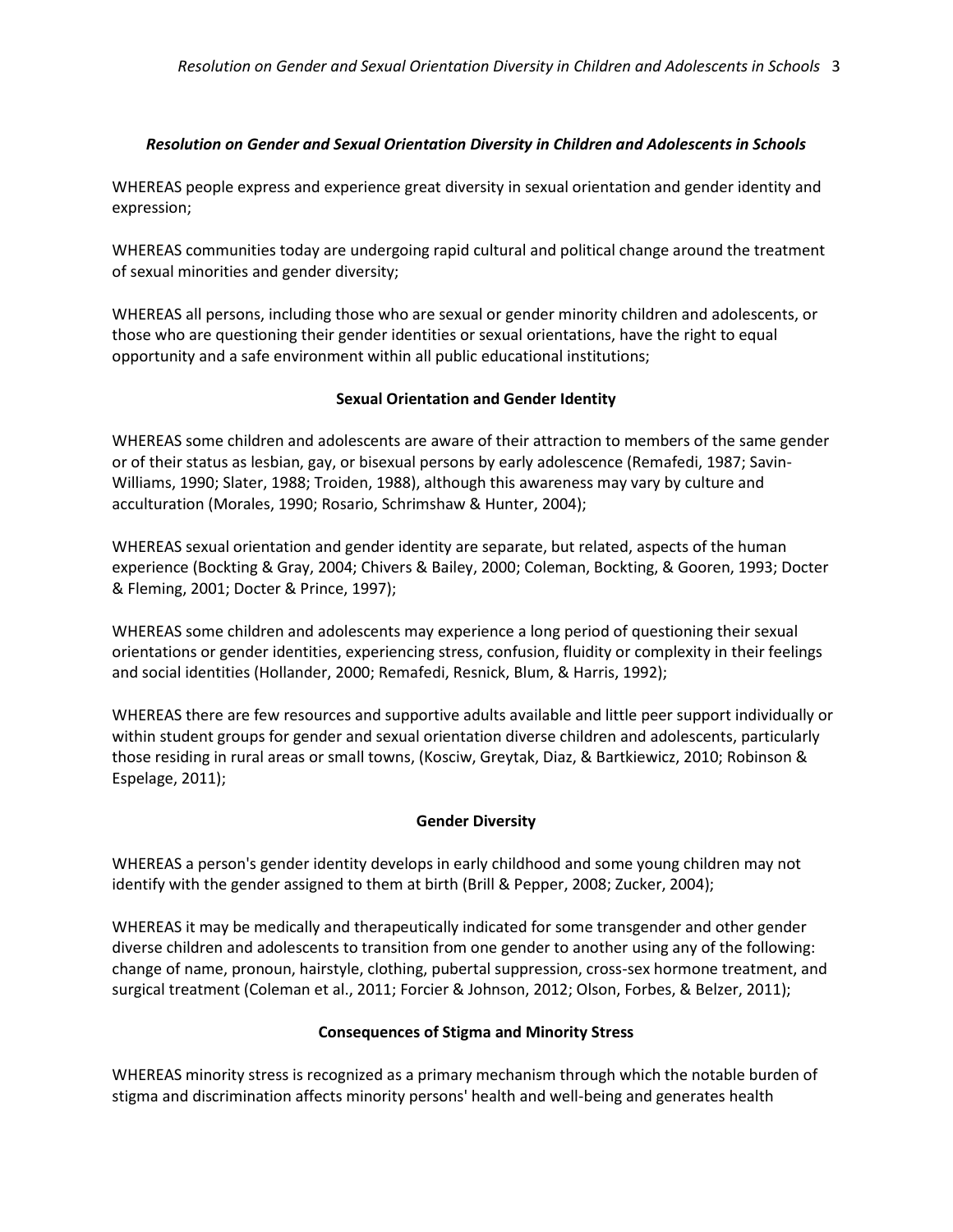disparities (Hatzenbuehler, Nolen-Hoeksema, & Erickson, 2008; Meyer, 2003; Meyer, Schwartz, & Frost, 2008; Mirowsky & Ross, 1989);

WHEREAS many gender and sexual orientation diverse children and adolescents have reported higher rates of anxiety and depression, low self-esteem, engaging in self-injurious behaviors, suicide, substance use, homelessness, and eating disorders among other adverse outcomes (Austin et al., 2009; Corliss, Goodenow, Nichols,& Austin, 2011; Gibson, 1989; Gipson, 2002; Gonsiorek, 1988; Grossman & D'Augelli, 2007; Harry, 1989; Hetrick & Martin, 1988; Mustanski, Garofalo, & Emerson, 2010; Poteat, Aragon, Espelage, & Koenig, 2009; Russell, Ryan, Toomey, Diaz, & Sanchez, 2011; Ryan, Huebner, Diaz, & Sanchez, 2009; Ryan, Russell, Huebner, Dias, & Sanchez, 2010; Savin-Williams, 1990; Schutzmann, Brinkmann, Schacht, & Richter-Appelt, 2009).

WHEREAS many transgender and gender diverse children and adolescents experience elevated rates of depression, anxiety, self-harm, and other health risk behaviors (American Psychological Association, 2009; Coleman et al., 2011; McGuire, Anderson, Toomey, & Russell, 2010);

WHEREAS some gender and sexual orientation diverse adolescents are at an increased risk for pregnancy (Goodenow, Szalacha, Robin, & Westheimer, 2008; Russell et al., 2011; Ryan et al., 2010; Saewyc, Poon, Homma, & Skay, 2008; Savin-Williams, 1990;

WHEREAS, some gender and sexual orientation diverse adolescent sub-populations, including young men who have sex with men, homeless adolescents, racial/ethnic minority adolescents, transgender women of color, and adolescents enrolled in alternative schools, are at heightened risk for sexually transmitted infections, including HIV (Center for Disease Control and Prevention, 2012; Markham et al., 2003), due to complex and interacting factors related to stigma, socioeconomic class and minority stress (Hatzenbuehler, Phelan & Link, 2013; Link & Phelan, 1995; Meyer, 2003; Phelan, Link, & Tehranifar, 2010);

WHEREAS some children and adolescents with intersex/DSD<sup>1</sup> conditions report rates of self-harm and suicidality comparable to individuals who have experienced physical or sexual abuse (Schutzmann, et al., 2009);

WHEREAS individuals with intersex/DSD conditions often report a history of silence, stigma, and shame regarding their bodies and medical procedures imposed on them (MacKenzie, Huntington, & Gilmour, 2009; Wiesemann, Udo-Koeller, Sinnecker, & Thyen, 2010);

 $\overline{a}$ 

<sup>&</sup>lt;sup>1</sup> Intersex refers to a range of conditions associated with atypical development of physical sex characteristics (American Psychological Association, 2006). Intersex individuals may be born with chromosomes, genitals, and/or gonads that do not fit typical female or male presentations (Organization Intersex International in the United States of America, 2013). Since 2006, the medical and research community has used the term *Disorders of Sex Development*. This term refers to congenital conditions characterized by atypical development of chromosomal, gonadal, or anatomical sex (Houk, Hughes, Ahmed, Lee, & Writing Committee for the International Intersex Consensus Conference Participants, 2006). An alternate term – *Differences of Sex Development* – has been recommended to prevent a view of these conditions as diseased or pathological (Wisemann, Udo-Koeller, Sinnecker, & Thyen, 2010). In order to be inclusive of various terminology preferences, this document will use **intersex/DSD** when referring to individuals who are part of this community.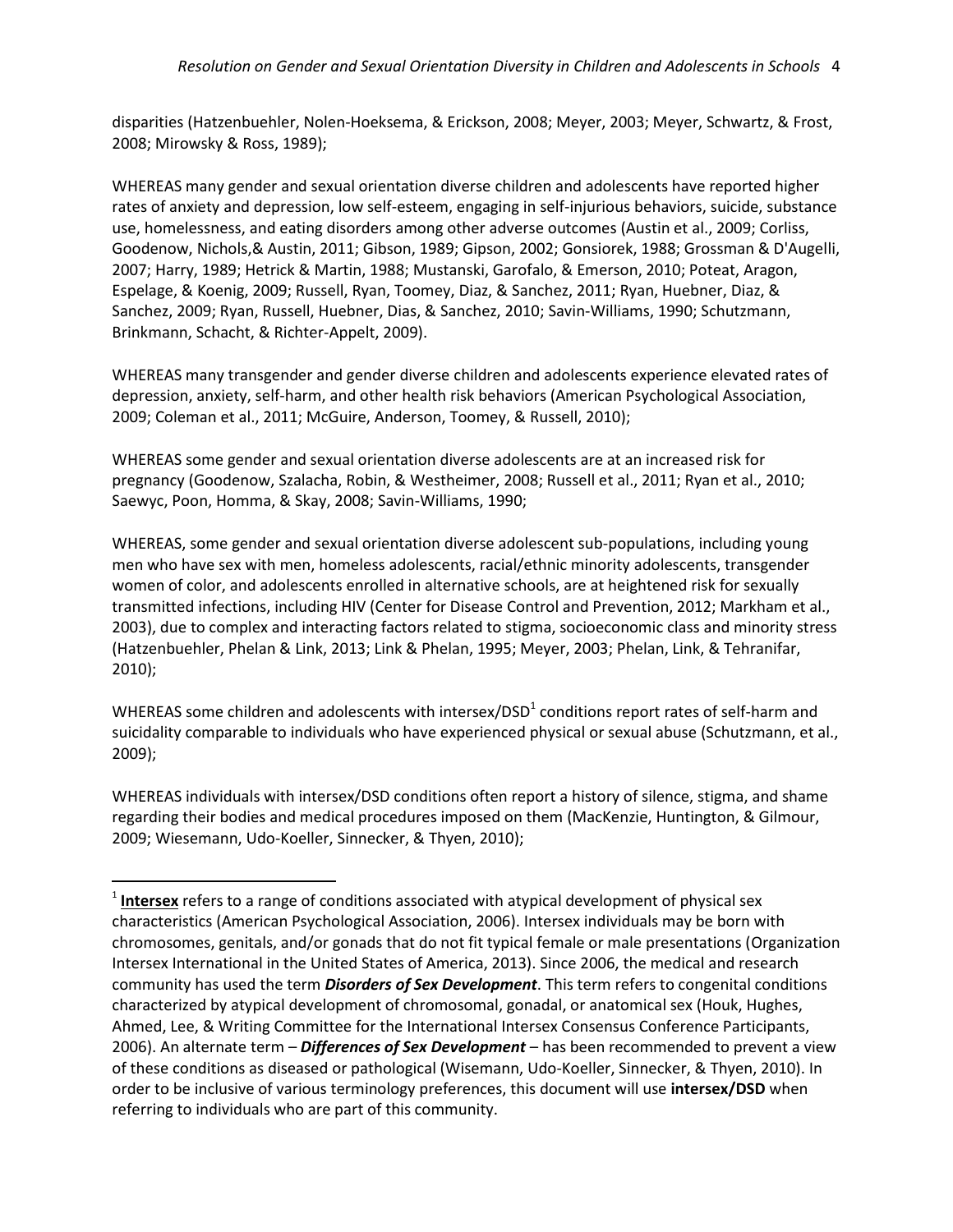WHEREAS invasive medical procedures that are not medically necessary in nature (e.g., genital surgery for purposes of 'normalization') continue to be recommended to parents of intersex/DSD children, often proceed without the affected individual's assent, and lack research evidence on long-term quality of life, reproductive functioning, and body satisfaction (Wiesemann et al., 2010);

WHEREAS adults with intersex/DSD conditions report negative emotional, psychological and physical consequences that result from repeated and often questionable medical exams and procedures that lack research evidence to support their purported long-term reduction of distress (MacKenzie et al., 2009; Wiesemann et al., 2010);

WHEREAS gender and sexual orientation diverse young people with intersecting identities face additional challenges to their psychological well-being as a result of the negative consequences of discrimination based on sexual orientation and ethnic/racial minority status, religious identity, and country of origin, among other characteristics (Garnets & Kimmel, 1991; Herek, Gillis, & Cogan, 2009; Moradi et al., 2010; Poteat et al., 2009; Russell et al., 2011; Ryan et al., 2009; Szymanski & Gupta, 2009);

WHEREAS gender and sexual orientation diverse children and adolescents who come from impoverished or low-income families may face additional risks (Gipson, 2002; Gordon, Schroeder, & Abramo, 1990; Russell et al., 2011);

WHEREAS gender and sexual orientation diverse children and adolescents in rural areas and small towns experience additional challenges, such as living in typically more conservative and less diverse communities (compared to those in urban settings) and having limited access to affirming communitybased supports, which can lead to greater feelings of social isolation (Cohn & Leake, 2012; O'Connell, Atlas, Saunders, & Philbrick, 2010);

WHEREAS gender and sexual orientation diverse children and adolescents with physical or mental disabilities are at increased risk of negative health outcomes due to the consequences of societal prejudice toward persons with mental and physical disabilities (Duke, 2011; Hingsburger & Griffiths, 1986; Pendler & Hingsburger, 1991);

# **Concerns and Issues in the Context of Schools**

WHEREAS many gender and sexual orientation diverse children and adolescents experience harassment, bullying, and physical violence in school environments (Brooks, 2000; Fineran, 2002; Greytak, Kosciw, & Diaz, 2009; Kosciw et al., 2010; McGuireet al., 2010; Poteat & Rivers, 2010; Russell, Franz, & Driscoll, 2001; Sausa, 2005);

WHEREAS low numbers of school personnel intervene to stop harassment or bullying against transgender and other gender diverse students in school settings and may even participate in harassment of transgender and gender diverse students (Greytak et al., 2009; McGuire et al., 2010; Sausa, 2005);

WHEREAS gender and sexual orientation diverse children and adolescents who are victimized in school are at increased risk for mental health problems, suicidal ideation and attempts, substance use, high-risk sexual activity, and poor academic outcomes, such as high level of absenteeism, low grade point averages, and low interest in pursuing post-secondary education (Birkett, Espelage, & Koenig, 2009;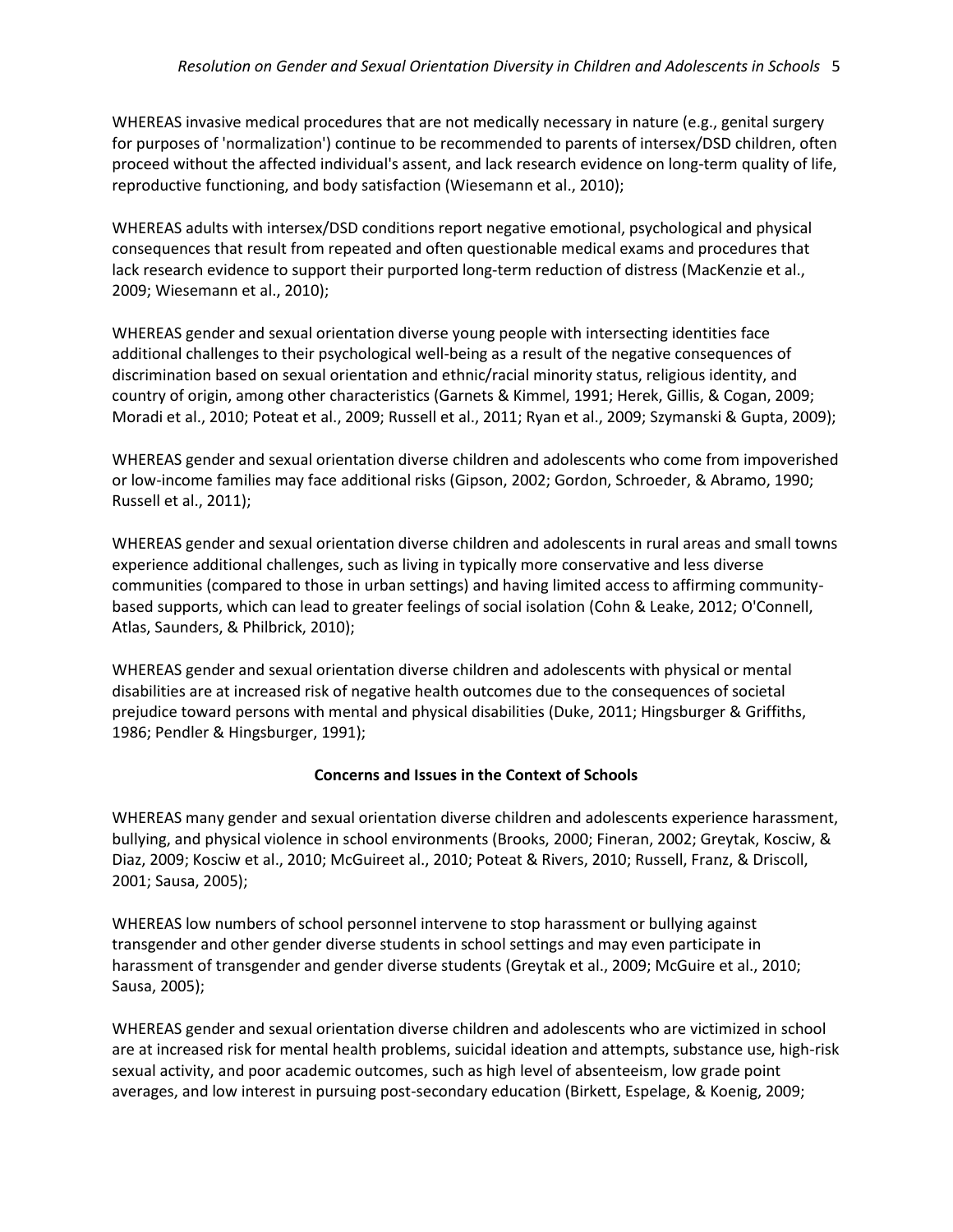Bontempo & D'Augelli, 2002; D'Augelli, Pilkington, & Hershberger, 2002; Kosciw et al., 2010; O'Shaughnessy, Russell, Heck, Calhoun, & Laub, 2004; Russell et al., 2011);

WHEREAS some studies suggest that transgender and other gender diverse students experience even poorer educational outcomes compared to lesbian, gay and bisexual students, including low achievement levels, higher likelihood of being "pushed out" of high school prior to graduation, low educational aspirations, and high incidences of truancy and weapons possession (Greytak et al., 2009; Toomey, Ryan, Diaz, Card, & Russell, 2010);

WHEREAS recent research has identified a number of school policies, programs, and practices that may help reduce risk and/or increase well-being for gender and sexual orientation diverse children and adolescents (Blake et al 2001; Eisenberg & Resnick, 2006; Goodenow, Szalacha, & Westheimer, 2006; Graybill, Varjas, Meyers, & Watson, 2009; Heck, Flentje, & Cochran 2011; Murdock & Bolch, 2005; Szalacha, 2003; Toomey et al., 2010; Walls, Kane, & Wisneski, 2010; Watson, Varjas, Meyers, & Graybill, 2010);

WHEREAS gender and sexual orientation diverse students report increased school connectedness and school safety when school personnel intervene in the following ways: (1) addressing and stopping bullying and harassment, (2) developing administrative policies that prohibit discrimination based on sexual orientation, gender identity and gender expression, (3) supporting the use of affirming classroom activities and the establishment of gender and sexual orientation diverse-affirming student groups, and (4) valuing education and training for students and staff on the needs of gender and sexual orientation diverse students (Case & Meier, 2014; Greytak et al., 2009; Kosciw et al., 2010; McGuire et al., 2010; National Association of School Psychologists, 2011; Sausa, 2005);

### **The Role of Mental Healthcare Professionals in Schools**

WHEREAS school psychologists, school counselors, and school social workers advocate for inclusive policies, programs and practices within educational environments (NASP, 2010a; NASP 2010b; NASP, 2011), and

WHEREAS the field of psychology promotes the individual's healthy development of personal identity, which includes the sexual orientation, gender expression, and gender identity of all individuals (APA, 2002; APA, 2012; Coleman et al., 2011; NASP, 2010a; NASP, 2011);

**THEREFORE BE IT RESOLVED** that the American Psychological Association and the National Association of School Psychologists affirm that same-sex sexual and romantic attractions, feelings, and behaviors are normal and positive variations of human sexuality regardless of sexual orientation identity;

BE IT FURTHER RESOLVED that the American Psychological Association and the National Association of School Psychologists affirm that diverse gender expressions, regardless of gender identity, and diverse gender identities, beyond a binary classification, are normal and positive variations of the human experience;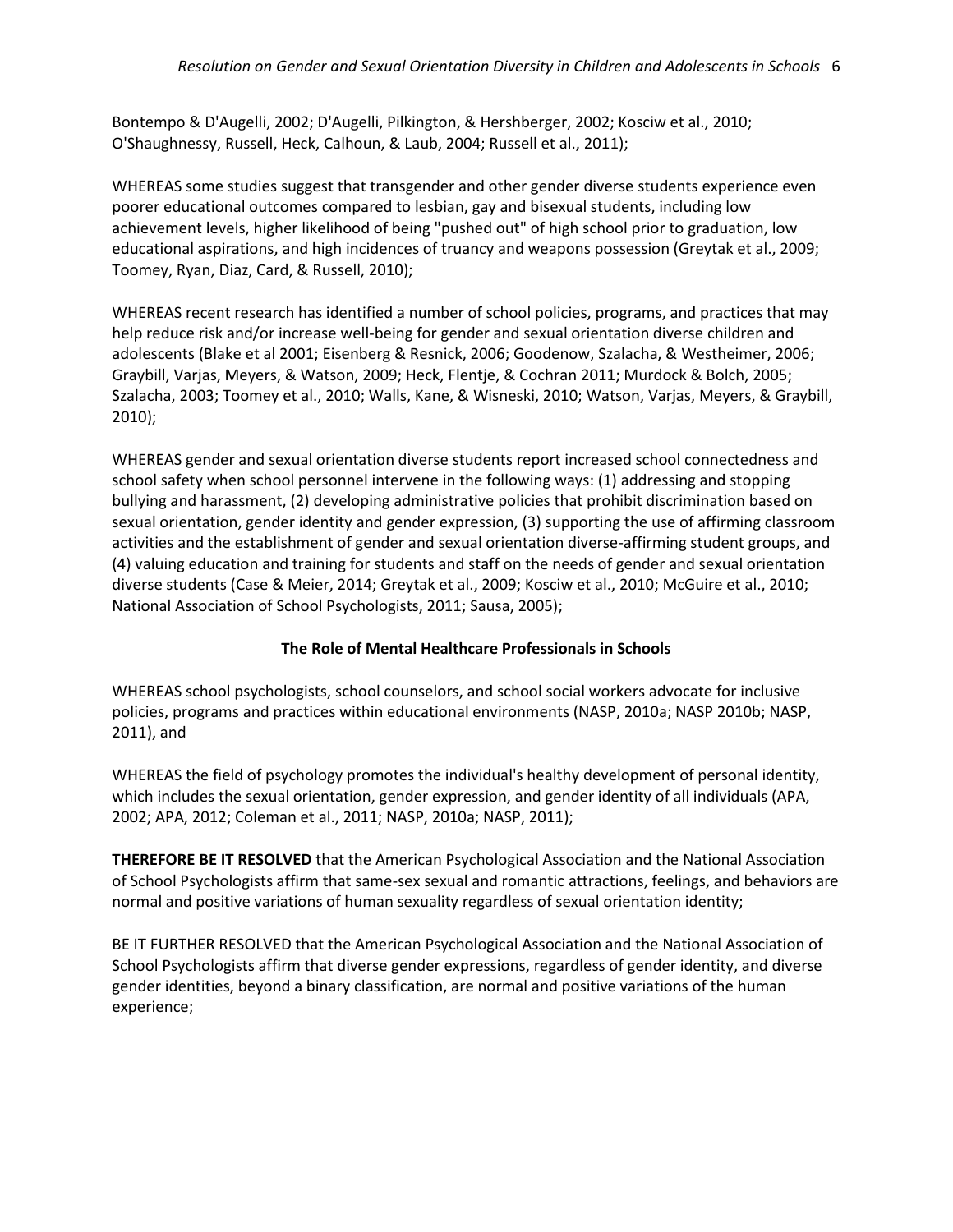### **Policies**

BE IT FURTHER RESOLVED that the American Psychological Association and the National Association of School Psychologists will advocate for local, state and federal policies and legislation that promote safe and positive school environments free of bullying and harassment for all children and adolescents, including gender and sexual orientation diverse children and adolescents and those who are perceived to be lesbian, gay, bisexual, transgender or gender diverse;

BE IT FURTHER RESOLVED that the American Psychological Association and the National Association of School Psychologists recommend schools develop policies that respect the right to privacy for students, parents, and colleagues with regard to sexual orientation, gender identity, or transgender status, and that clearly state that school personnel will not share information with anyone about the sexual orientation, gender identity, intersex/DSD condition, or transgender status of a student, parent, or school employee without that individual's permission;

BE IT FURTHER RESOLVED that the American Psychological Association and the National Association of School Psychologists recommend that school administrations and mental health providers, in the context of schools, develop partnerships and networks to promote cross-agency collaboration to create policies that directly affect the health and wellbeing of gender and sexual orientation diverse adolescents and children;

BE IT FURTHER RESOLVED that the American Psychological Association and the National Association of School Psychologists encourage state educational agencies to collect data on sexual orientation, taking care to ensure student anonymity, as part of efforts to monitor and study adolescents risk behaviors in the CDC Youth Risk Behavior Survey, and to develop and validate measures of gender identity for inclusion in the Youth Risk Behavior Survey, as well;

BE IT FURTHER RESOLVED that the American Psychological Association and the National Association of School Psychologists recommend that inclusive data collection be incorporated into the Department of Education's Mandatory Civil Rights Data Collection, another important measurement of youth experiences in schools that could help inform effective interventions to better support gender and sexual orientation diverse children and adolescents in schools;

### **Programs and Interventions**

BE IT FURTHER RESOLVED that the American Psychological Association and the National Association of School Psychologists support efforts to ensure the funding of basic and applied research, and scientific evaluations of interventions and programs, designed to address the issues of gender and sexual orientation diverse children and adolescents in the schools;

BE IT FURTHER RESOLVED that the American Psychological Association and the National Association of School Psychologists recommend the continued development and evaluation of school-level interventions that promote academic success and resiliency, that reduce bullying and harassment, that reduce risk for sexually transmitted infections, that reduce risk for pregnancy among adolescents, that reduce risk for self-injurious behaviors, and that foster safe and supportive school environments for gender and sexual orientation diverse students;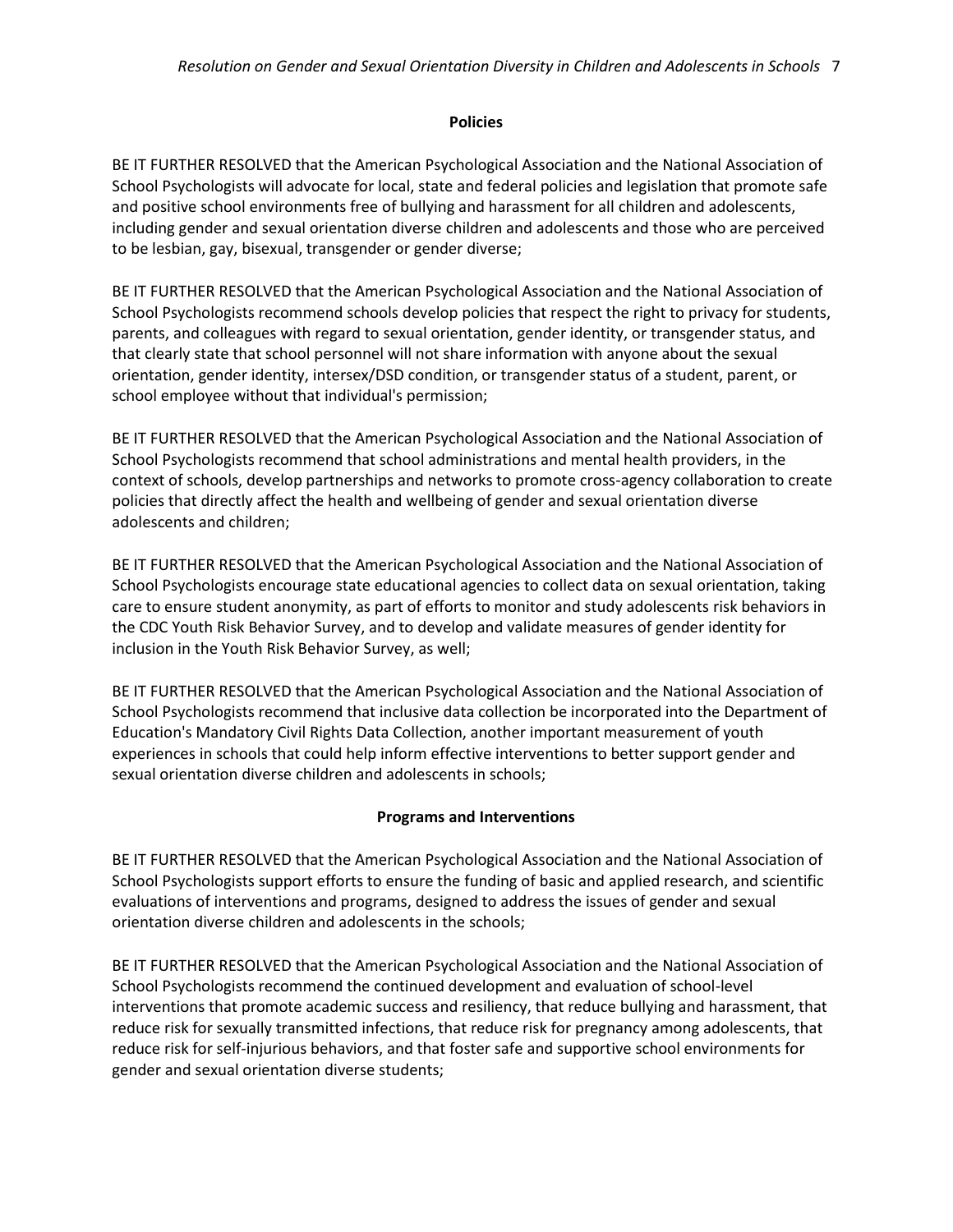BE IT FURTHER RESOLVED that the American Psychological Association and the National Association of School Psychologists recommend that special sensitivity be given to the diversity within the population of gender and sexual orientation diverse students, with new interventions that incorporate the concerns of sexual minorities often overlooked or underserved, and the concerns of racial/ethnic minorities and recently immigrant children and adolescents who are also gender and sexual orientation diverse students;

BE IT FURTHER RESOLVED that the American Psychological Association and the National Association of School Psychologists support affirmative interventions with transgender and gender diverse children and adolescents that encourage self-exploration and self-acceptance rather than trying to shift gender identity and gender expression in any specific direction;

BE IT FURTHER RESOLVED that the American Psychological Association and the National Association of School Psychologists encourage school-based mental health professionals to advocate for efforts to educate and train school professionals about the full range of sex development, gender expression, gender identity, and sexual orientation;

### **Training and Education**

BE IT FURTHER RESOLVED that the American Psychological Association and the National Association of School Psychologists will encourage education, training, and ongoing professional development about the needs and the supports for gender and sexual orientation diverse students for educators and trainers of school personnel, education and mental health trainees, school-based mental health professionals, administrators, and school staff, and such training and education should be available to students, parents, and community members;

BE IT FURTHER RESOLVED that the American Psychological Association and the National Association of School Psychologists will encourage school-based mental health professionals to learn how strictly binary notions of sex, sex development and gender limit all children from realizing their full potential, create conditions that exacerbate bullying, and prevent many students from fully focusing on and investing in their own learning;

### **Practices**

BE IT FURTHER RESOLVED that the American Psychological Association and the National Association of School Psychologists encourage school-based mental health professionals to serve as allies and advocates for gender and sexual orientation diverse children and adolescents in schools, including advocacy for the inclusion of gender identity, gender expression and sexual orientation in all relevant school district policies, especially anti-bullying and anti-discrimination policies;

BE IT FURTHER RESOLVED that the American Psychological Association and the National Association of School Psychologists encourage school staff to support the decisions of children, adolescents, and families regarding a student's gender identity or expression, including whether to seek treatments and interventions, and discourage school personnel from requiring proof of medical treatments as a prerequisite for such support;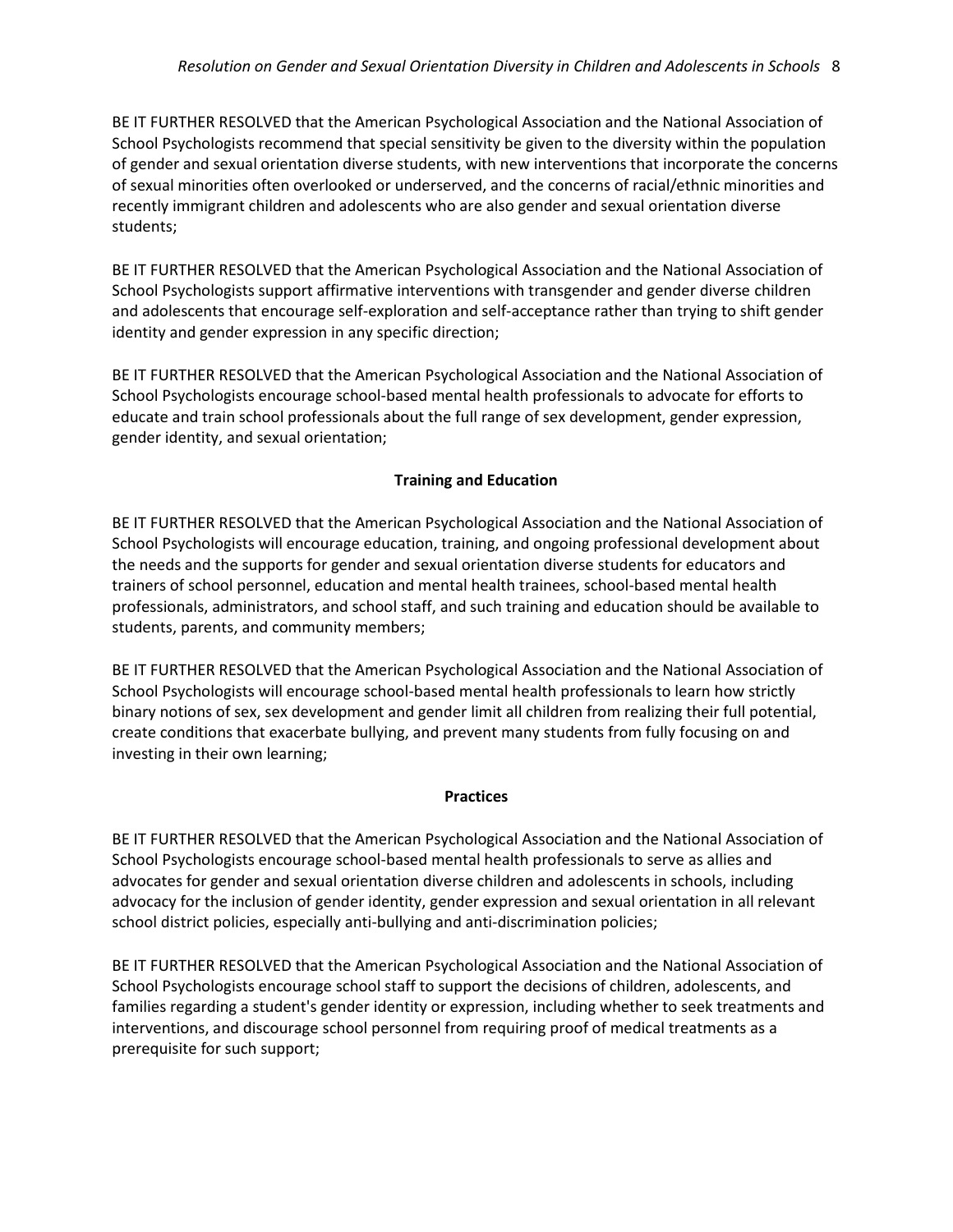BE IT FURTHER RESOLVED that the American Psychological Association and the National Association of School Psychologists recommend that administrators create safer environments for gender diverse, transgender, and intersex/DSD students, allowing all students, staff, and teachers to have access to the sex-segregated facilities, activities, and programs that are consistent with their gender identity, including, but not limited to, bathrooms, locker rooms, sports teams, and classroom activities, and avoiding the use of gender segregation in school uniforms, school dances, and extracurricular activities, and providing gender neutral bathroom options for individuals who would prefer to use them; and

BE IT FURTHER RESOLVED that the American Psychological Association and the National Association of School Psychologists will work with other organizations in efforts to accomplish these ends.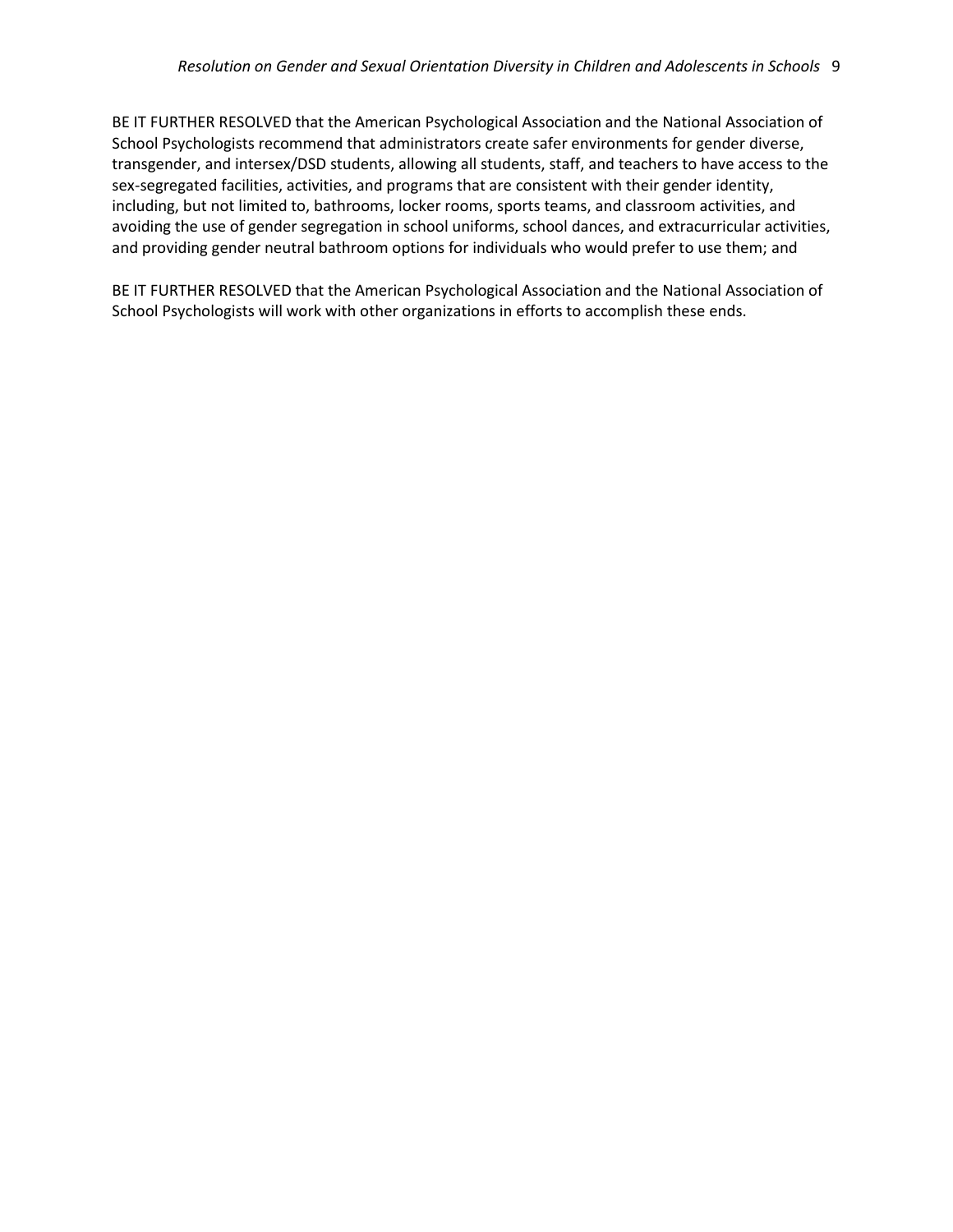#### **References**

- American Psychological Association. (2002). Ethical principles of psychologists and code of conduct. *American Psychologist, 57,* 1060-1073. doi: 10.1037/0003-066X.57.12.1060
- American Psychological Association. (2006). *Answers to your questions about individuals with intersex conditions.* Washington, DC. Retrieved from http://www.apa.org/topics/sexuality/intersex.pdf
- American Psychological Association. (2009). *Report of the task force on appropriate therapeutic responses to sexual orientation*. Retrieved from

<http://www.apa.org/pi/lgbt/resources/therapeutic-response.pdf>

- American Psychological Association. (2012). Guidelines for psychological practice with lesbian, gay, and bisexual clients. *American Psychologist, 67*, 10-42. doi: 10.1037/a0024659
- Austin, S. B., Ziyadeh, N. J., Corliss, H. L., Rosario, M., Wypij, D., Haines, J.,... & Field, A. E. (2009). Sexual orientation disparities in purging and binge eating from early to late adolescence. *Journal of Adolescent Health, 45*(3), 238-245. doi: 10.1016/j.jadohealth.2009.02.001
- Birkett, M., Espelage, D. L., & Koenig, B. (2009). LGB and questioning students in schools: The moderating effects of homophobic bullying and school climate on negative outcomes. *Journal of Youth and Adolescence, 38,* 989-1000. doi: 10.1007/s10964-008-9389-1
- Blake, S. M., Ledsky, R., Lehman, T., Goodenow, C., Sawyer, R., & Hack, T. (2001). Preventing sexual risk behaviors among gay, lesbian, and bisexual adolescents: The benefits of gay-sensitive HIV instruction in schools. *American Journal of Public Health, 91*, 940-946.
- Bockting, W. O., & Gray, N. (2004, August). *Transgender identity and HIV risk: An Internet-based study*. Abstract presented at the 112th Annual Convention of the American Psychological Association, Honolulu, Hawaii.
- Bontempo, D. E., & D'Augelli, A. R. (2002). Effects of at-school victimization and sexual orientation on lesbian, gay, or bisexual youths' risk health risk behavior. *Journal of Adolescent Health, 31S*, 28- 39.
- Brill, S. A., & Pepper, R. (2008). *The transgender child: A handbook for families and professionals*. Berkeley, CA: Cleis Press.
- Brooks, F. L. (2000). Beneath contempt: The mistreatment of nontraditional/gender atypical boys. *Journal of Gay and Lesbian Social Services, 12*(1-2), 107-115. doi: 10.1300/J041v12n01\_06
- Case, K. & Meier, C. (2014). Developing allies to transgender and gender non-conforming youth: Training for counselors and educators*. Journal of LGBT Youth, 11*(1), 62-82. doi:10.1080/193653.2014.840764
- Centers for Disease Control and Prevention. (2012). *HIV Surveillance in Adolescents and Young Adults, 2012*. Retreived from:<http://www.cdc.gov/hiv/library/slideSets/index.html>
- Chivers, M. L., & J. M. Bailey (2000). Sexual orientation of female-to-male transsexuals: A 1615 comparison of homosexual and non-homosexual types. *Archives of Sexual Behavior, 29*, 1616 259-278. doi:10.1023/A:1001915530479
- Cohn, T. J., & Leake, V. S. (2012). Affective distress among adolescents who endorse same-sex sexual attraction: Urban versus rural differences and the role of protective factors. *Journal of Gay & Lesbian Mental Health, 16*(4). 291-305. doi:10.1080/19359705.2012.690931
- Coleman, E., Bockting, W., Botzer, M., Cohen-Kettenis, P., DeCuypere, G., Feldman, J., … Zucker, K. (2011). Standards of care for the health of transsexual, transgender, and gender nonconforming people, 7<sup>th</sup> version. *International Journal of Transgenderism, 13,* 165-232. doi:10.1080/15532739.2011.700873
- Coleman, E., Bockting,W. O., & Gooren, L. (1993). Homosexual and bisexual identity in sex-reassigned female-to-male transsexuals. *Archives of Sexual Behavior, 22*(1), 37-50.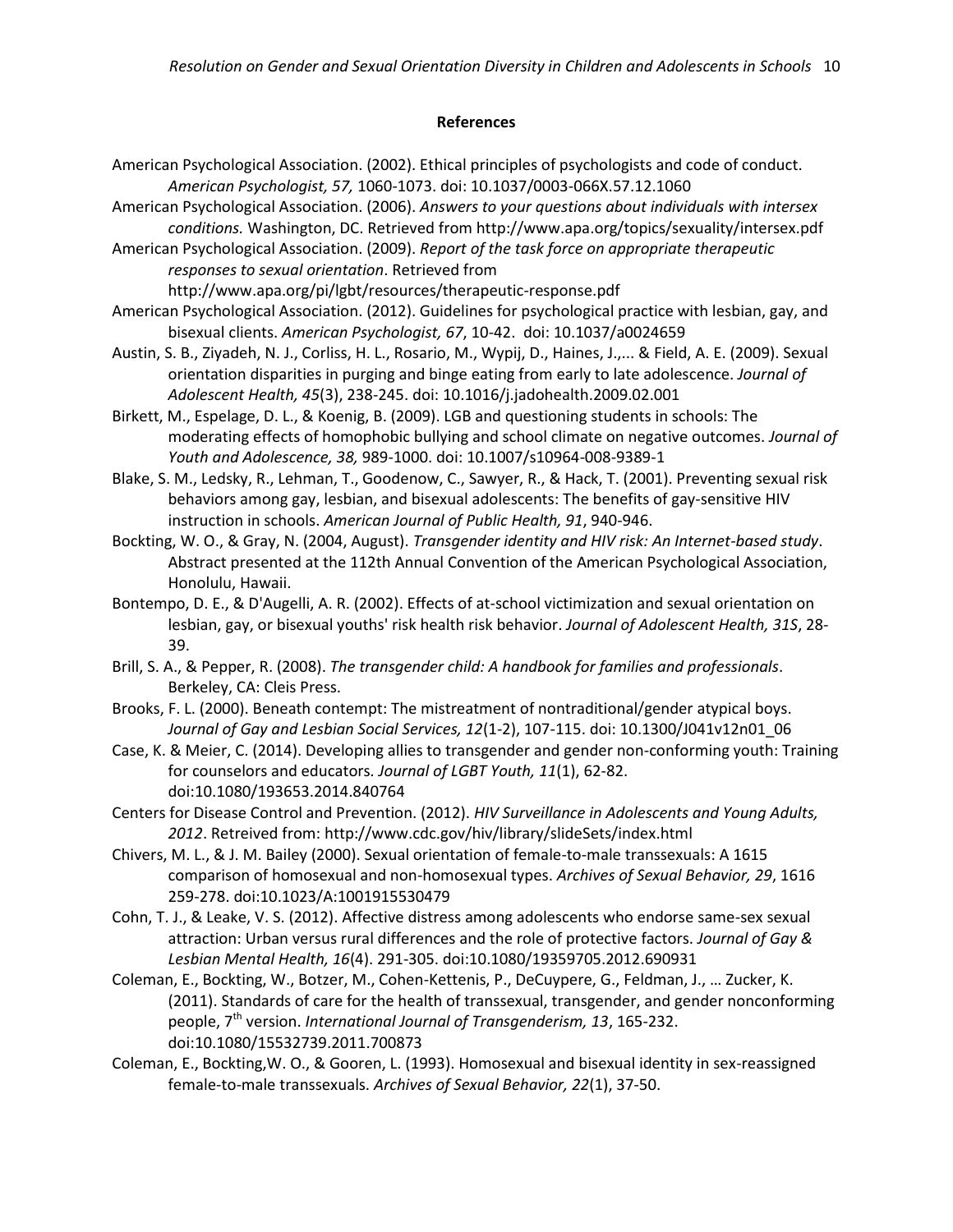- Corliss, H., Goodenow, C., Nichols, L., & Austin, S. B. (2011). High burden of homelessness among sexual minority adolescents: Findings from a representative Massachusetts high school sample. *American Journal of Public Health, 101*, 1683-1689. doi: 10.2105/AJPH.2011.300155
- D'Augelli, A. R., Pilkington, N., & Hershberger, S. (2002). Incidence and mental health impact of sexual orientation victimization of lesbian, gay, and bisexual youths in high school. *School Psychology Quarterly, 17*, 148-167. doi:10.1521/scpq.17.2.148.20854
- Docter, R. F., & Fleming, J. S. (2001). Measures of transgender behavior. *Archives of Sexual Behavior, 30*(3), 255-271.
- Docter, R. F., & Prince, V. (1997). Transvestism: A survey of 1032 cross-dressers. *Archives of Sexual Behavior, 26*(6), 589-605.
- Duke, T. S. (2011). Lesbian, gay, bisexual, and transgender youth with disabilities: a meta-synthesis. *Journal of LGBT Youth, 8*(1), 1-52. doi: 10.1080/19361653.2011.519181
- Eisenberg, M. E. & Resnick, M. D. (2006). Suicidality among gay, lesbian, and bisexual adolescents: The role of protective factors. *Journal of Adolescent Health, 39*, 662-668.
- Fineran, S. (2002). Sexual Harassment between Same-Sex Peers: Intersection of Mental Health, Homophobia, and Sexual Violence in Schools. *Social Work, 47*(1), 65-74.
- Forcier, M. & Johnson, M. (2012). Screening, identification, and support of gender non-conforming children and families. *Journal of Pediatric Nursing, 28*, 100-102[. doi:10.1016/j.pedn.2012.11.001](http://dx.doi.org/10.1016/j.pedn.2012.11.001)
- Garnets, L., & Kimmel, D. (1991). Lesbian and gay male dimensions in the psychological study of human diversity. In J. Goodchilds (Ed.), *Psychological perspectives on human diversity in America* (pp. 143-192). Washington, DC: American Psychological Association.
- Gibson, P. (1989). Gay male and lesbian youth suicide. In M. Feinleib, (Ed.), *Report of the secretary's task force on youth suicide* (Vol. 3, pp.110-142). Washington, DC: Department of Health and Human Services.
- Gipson, M. L. (2002). Poverty, race and LGBT youth. *Poverty and Race 11*(2): 1-6, 11. Retrieved from http://www.prrac.org/full\_text.php?text\_id=743&item\_id=7785&newsletter\_id=61&header=Ra ce+%2F+Racism
- Gonsiorek, J. C. (1988). Mental health issues of gay and lesbian adolescents. *Journal of Adolescent Health Care, 9*,114-122. doi:10.1016/0197-0070(88)90057-5
- Goodenow, C., Szalacha, L., Robin, L., & Westheimer, K. (2008). Dimensions of sexual orientation and HIV-related risk among adolescent females: Evidence from a statewide survey. *American Journal of Public Health, 98*, 1051-1058. doi: 10.2105/AJPH.2005.080531
- Goodenow, C., Szalacha, L., & Westheimer, K. (2006). School support groups, other school factors, and the safety of sexual minority adolescents. *Psychology in the Schools, 43*, 573-589. doi: 10.1002/pits.20173
- Gordon, B. N., Schroeder, C. S., & Abramo, J. M. (1990). Age and social class differences in children's knowledge of sexuality. *Journal of Clinical Child Psychology, 19*, 33–43. doi**:** 10.1207/s15374424jccp1901\_5
- Graybill, E. C., Varjas, K., Meyers, J., & Watson, L. (2009). Content-specific strategies to advocate for lesbian, gay, bisexual, and transgender youth: An exploratory study. *School Psychology Review, 38*(4), 570-584.
- Greytak, E. A., Kosciw, J. G., & Diaz, E. M. (2009). *Harsh realities: The experiences of transgender youth in our nation's schools.* New York, NY: Gay, Lesbian, and Straight Education Network.
- Grossman, A. H., & D'Augelli, A. R. (2007). Transgender youth and life threatening behaviors. *Suicide and Life-Threatening Behavior, 37* (5), 527-537.
- Harry, J. (1989). Sexual identity issues. In M. Feinleib (Ed.), *Report of the Secretary's Task Force on Youth Suicide* (Vol. 2, pp. 131-142). Washington, DC: Department of Health and Human Services.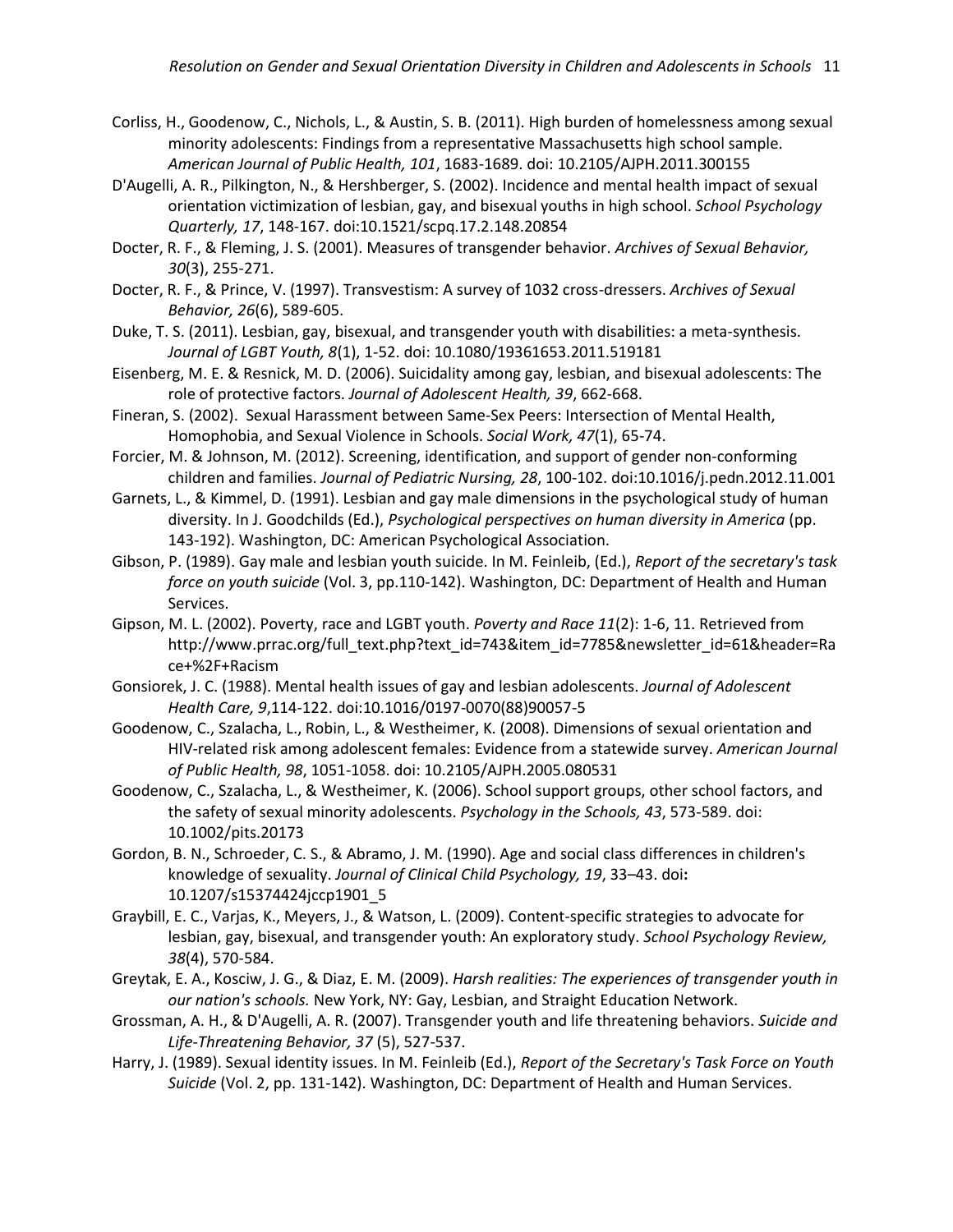- Hatzenbuehler, M., Phelan, J., & Link, B. G. (2013). Stigma as a fundamental cause of population health inequalities. *American Journal of Public Health, 103*(5), 813-821. doi: 10.2105/AJPH.2012.301069
- Hatzenbuehler, M. L., Nolen-Hoeksema, S., & Erickson, S. J. (2008). Minority stress predictors of HIV risk behavior, substance use, and depressive symptoms: Results from a prospective study of bereaved gay men. *Health Psychology, 27*, 455-462.
- Heck, N., Flentje, A. & Cochran, B. (2011). Offsetting risks: high school gay-straight alliances and lesbian, gay, bisexual, and transgender (LGBT) youth. *School Psychology Quarterly, 26*(2), 161–174.
- Herek, G. M., Gillis, J. R., & Cogan, J. C. (2009). Internalized stigma among sexual minority adults: Insights from a social psychological perspective. *Journal of Counseling Psychology, 56*, 32-43.
- Hetrick, E. S., & Martin, A. D. (1988). Developmental issues and their resolution for gay and lesbian adolescents. In E. Coleman (Ed.), *Integrated identity for gay men and lesbians: Psychotherapeutic approaches for emotional wellbeing* (pp. 25-43). Binghamton, NY: Harrington Park Press.
- Hingsburger, D., & Griffiths, D. (1986). Dealing with sexuality in a community residential service. *Psychiatric Aspects of Mental Retardation Reviews, 5*(12), 63-67.
- Hollander, G. (2000). Questioning youths: Challenges to working with youths forming identities. *School Psychology Review, 29*(2), 173-179.
- Kosciw, J. G., Greytak, E. A., Diaz, E. M., & Barkiewicz, M. J. (2010). *The 2009 National School Climate Survey: The experiences of lesbian, gay, bisexual, and transgender youth in our nation's schools*. New York, NY: Gay, Lesbian, and Straight Education Network.
- Link, B. G. and Phelan, J. (1995). Social conditions as fundamental causes of disease. *Journal of Health and Social Behavior, Extra Issue: Forty Years of Medical Sociology: The State of the Art and Directions for the Future, 35*, 80-94
- MacKenzie, D., Huntington, A., & Gilmour, J. (2009). The experiences of people with an intersex condition: A journey from silence to voice. *Journal of Clinical Nursing, 18*, 1775-1783.
- Markham, C. M., Tortolero, S. R., Escobar-Chaves, S. L., Parce,G. S., Harrist, R., Addy, R. C. (2003). Family connectedness and sexual risk-taking among urban youth attending alternative high schools. *Perspectives on Sexual and Reproductive Health. 35(*4), 174-79.
- McGuire, J. K., Anderson, C. R., Toomey, R. B., & Russell, S. T. (2010). School climate for transgender youth: A mixed method investigation of student experiences and school responses. *Journal of Youth and Adolescence, 39*(10), 11751188.
- Meyer, I. H. (2003). Prejudice, social stress, and mental health in lesbian, gay and bisexual populations: Conceptual issues and research evidence. *Psychological Bulletin, 129*, 674-697. doi:10.1037/0033-2909.129.5.674
- Meyer, I. H., Schwartz, S., & Frost, D. M. (2008). Social patterning of stress and coping: Does disadvantaged social statuses confer more stress and fewer coping resources? *Social Science & Medicine, 67*, 368-379.
- Mirowsky, J., & Ross, C. E. (1989). *Social causes of psychological distress*. Hawthorne, NY: Aldine de Gruyter.
- Moradi, B., Wiseman, M. C., DeBlaere, C., Goodman, M. B., Sarkees, A., Brewster, M. E., & Huang, Y. P. (2010). LGB of color and white individuals' perceptions of heterosexist stigma, internalized homophobia, and outness: Comparisons of levels and links. *The Counseling Psychologist, 38*, 397-424.
- Morales, E. S. (1990). Ethnic minority families and minority gays and lesbians. In F. W. Bozett & M. B. Sussman (Eds.), *Homosexuality and Family Relations* (pp. 217-239). New York: The Haworth Press.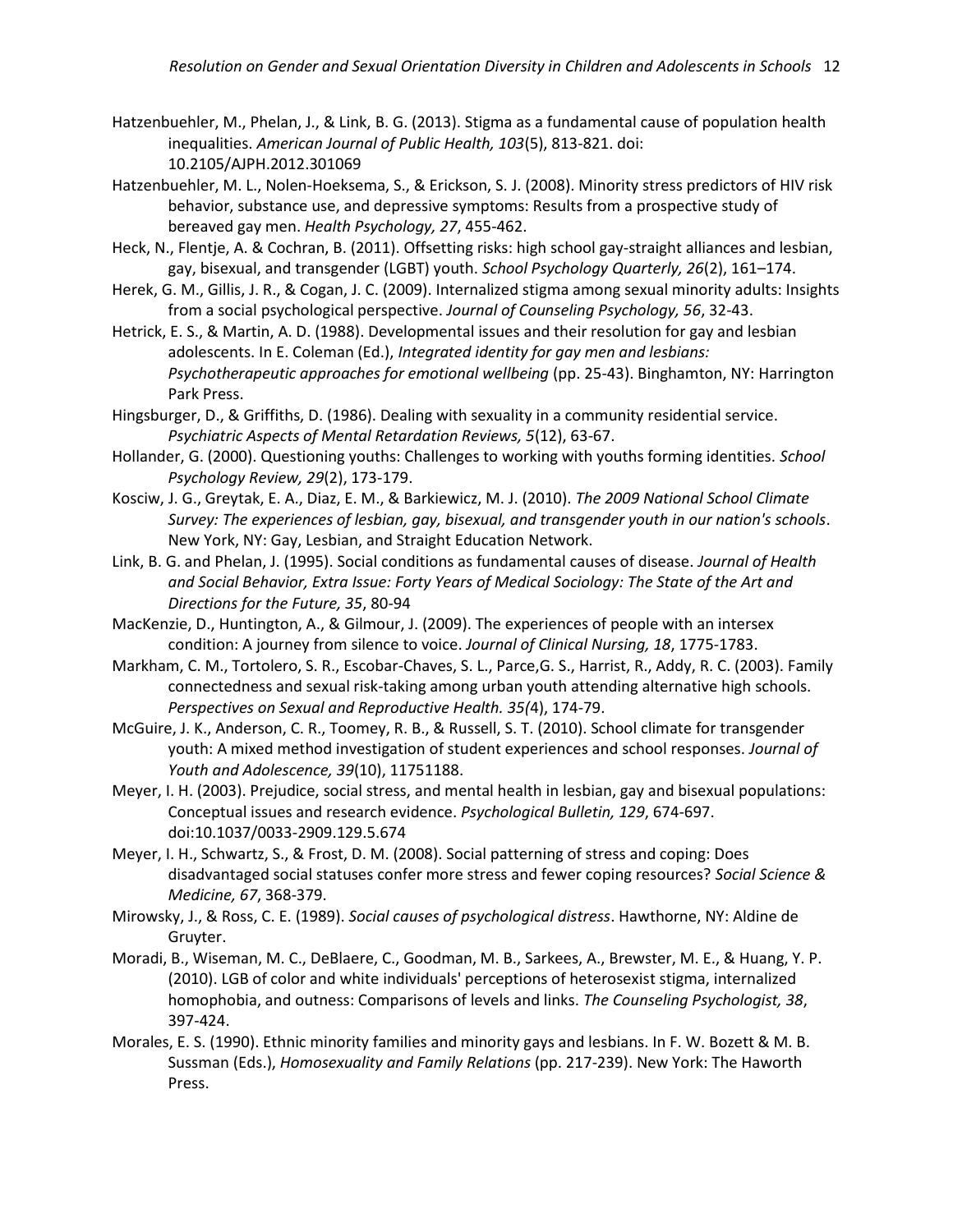- Murdock, T. B., & Bolch, M. B. (2005). Risk and protective factors for poor school adjustment in lesbian, gay, and bisexual (LGB) high school youth: Variable and person-centered analyses. *Psychology in the Schools, 42*, 159-172.
- Mustanski, B., Garofalo, R., & Emerson, E. (2010). Mental health disorders, psychological distress, and suicidality in a diverse sample of lesbian, gay, bisexual, and transgender youths. *American Journal of Public Health, 100*(12), 2426-2432. doi:http://dx.doi.org/10.2105/AJPH.2009.178319
- National Association of School Psychologists. (2010a). *Principles for professional ethics*. Retrieved from [http://www.nasponline.org/standards/2010standards/1\\_%20Ethical%20Principles.pdf](http://www.nasponline.org/standards/2010standards/1_%20Ethical%20Principles.pdf)
- National Association of School Psychologists. (2010b). *Model for comprehensive and integrated school psychological services*. Retrieved from

[http://www.nasponline.org/standards/2010standards/2\\_PracticeModel.pdf](http://www.nasponline.org/standards/2010standards/2_PracticeModel.pdf)

- National Association of School Psychologists. (2011). *Lesbian, gay, bisexual, transgender, and questioning (LGBTQ) youth* [Position Statement]. Retrieved from [http://www.nasponline.org/about\\_nasp/positionpapers/LGBTQ\\_Youth.pdf](http://www.nasponline.org/about_nasp/positionpapers/LGBTQ_Youth.pdf)
- Olson, J., Forbes, C., and Belzer, M. (2011). Management of the transgender adolescent. *Archives of Pediatrics and Adolescent Medicine, 165*(2), 171-176.
- O'Connell, L. M., Atlas, J. G., Saunders, A. L., & Philbrick, R. (2010). Perceptions of rural school staff regarding sexual minority students. *Journal of LGBT Youth, 7*, 293-309.
- Organization Intersex International in the United States of America. (2013). Frequently Asked Questions. Retrieved from<http://oii-usa.org/category/faqs/>
- O'Shaughnessy, M., Russell, S. T., Heck, K., Calhoun, C., & Laub, C. (2004). *Safe place to learn: Consequences of harassment based on actual or perceived sexual orientation and gender nonconformity and steps for making schools safer*. San Francisco: California Safe Schools Coalition and 4-H Center for Youth Development.
- Pendler, B., & Hingsburger, D. (1991). Sexuality: Dealing with parents. *Sexuality and Disability, 9*, 123- 130. doi:10.1007/ BF01101737
- Phelan, J., Link, B. G., & Tehranifar, P. (2010). Social Conditions as Fundamental Causes of Health Inequalities: Theory, Evidence, and Policy Implications*. Journal of Health and Social Behavior, Extra Issue: What do we know? Key findings from 50 years of medical sociology, 51*(S), S28-S40,
- Poteat, V. P., Aragon, S. R., Espelage, D. L., & Koenig, B. W. (2009). Psychosocial concerns of sexual minority youth: complexity and caution in group differences. *Journal of Consulting and Clinical Psychology, 77*(1), 196.
- Poteat, V. P., & Rivers, I. (2010). The use of homophobic language across bullying roles during adolescence. *Journal of Applied Developmental Psychology, 31*, 166-172.
- Remafedi, G. (1987). Adolescent homosexuality: Psychosocial and medical implications. *Pediatrics, 79*, 331-337.
- Remafedi, G., Resnick, M., Blum, R., Harris, L. (1992). Demography of sexual orientation in adolescents. *Pediatrics, 89*(4 Pt 2), 714-721.
- Robinson, J. P., & Espelage, D. L. (2011). Inequities in educational and psychological outcomes between LGBTQ and straight students in middle and high school. *Educational Researcher, 40*(7), 315-330.
- Rosario, M., Schrimshaw, E.W., Hunter, J. (2004). Ethnic/racial differences in the coming-out process of lesbian, gay, and bisexual youths: A comparison of sexual identity development over time. *Cultural Diversity and Ethnic Minority Psychology, 10*(3), 215-228. doi: 10.1037/1099- 9809.10.3.215
- Russell, S. T., Ryan, C., Toomey, R. B., Diaz, R. M., & Sanchez, J. (2011). Lesbian, gay, bisexual, and transgender adolescent school victimization: Implications for young adult health and adjustment. *Journal of School Health, 81*(5), 223-230.